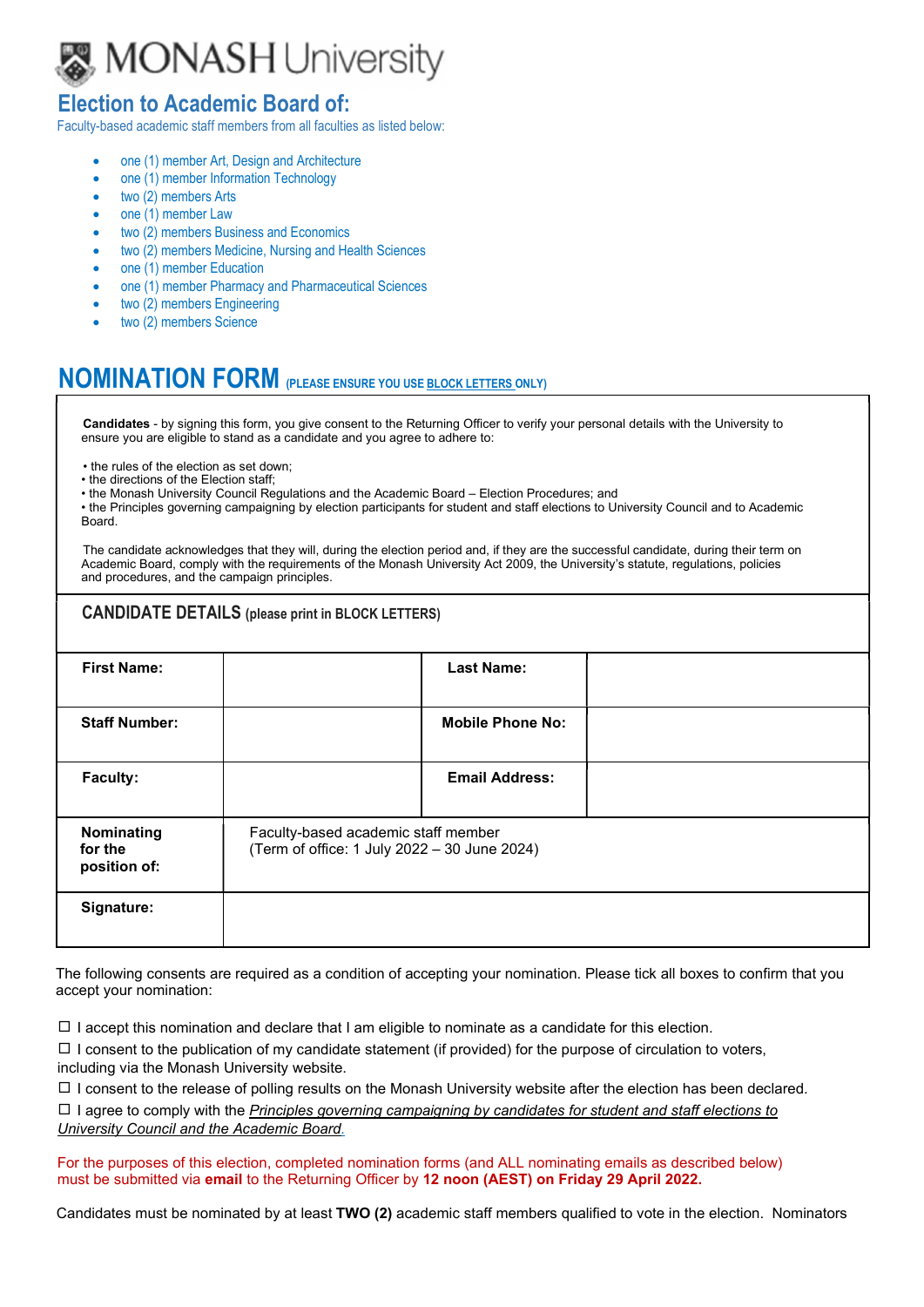must send an email from their Monash University staff account to the Returning Officer with the following information:

- (1) First Name, Last Name, Staff ID number;
- (2) Include the wording: "I nominate <insert name of candidate> for the position of <insert position> and give consent to the Returning Officer to verify my personal details with Monash University to ensure I am eligible to nominate a candidate."

## Note:

- Late nominations will not be accepted;
- Withdrawal of nominations must be received by the Returning Officer by 12 noon on Friday 29 April 2022
- Candidate statements must be submitted via email to the Returning Officer by 12 noon on Friday 29 April 2022.

Nominators – by signing this form you give consent to the Returning Officer to verify your personal details with the University to ensure you are eligible to nominate a candidate and you agree to adhere to the rules of the election as set down by the directions of the Election staff, the Monash University Council Regulations, the Academic Board – Election Procedures and the Principles governing campaigning by election participants for student and staff elections to the University Council and Academic Board.

We, being academic staff of Monash University qualified to vote at the above election, nominate as a candidate for election to Academic Board:

| <b>FULL NAME of</b><br>candidate: (please<br>print in BLOCK<br><b>LETTERS)</b> |
|--------------------------------------------------------------------------------|
|--------------------------------------------------------------------------------|

| Nominator 1 (please print in BLOCK LETTERS)          |                                     |                       |  |  |  |
|------------------------------------------------------|-------------------------------------|-----------------------|--|--|--|
| <b>First Name:</b>                                   |                                     | Last Name:            |  |  |  |
| <b>Staff Number:</b>                                 |                                     | <b>Position:</b>      |  |  |  |
| Faculty:                                             |                                     | <b>Email Address:</b> |  |  |  |
| Nominating a<br>staff member for<br>the position of: | Faculty-based academic staff member |                       |  |  |  |
| Signature:                                           |                                     |                       |  |  |  |

| Nominator 2 (please print in BLOCK LETTERS)          |                                     |                       |  |  |  |
|------------------------------------------------------|-------------------------------------|-----------------------|--|--|--|
| <b>First Name:</b>                                   |                                     | <b>Last Name:</b>     |  |  |  |
| <b>Staff Number:</b>                                 |                                     | <b>Position:</b>      |  |  |  |
| Faculty:                                             |                                     | <b>Email Address:</b> |  |  |  |
| Nominating a<br>staff member for<br>the position of: | Faculty-based academic staff member |                       |  |  |  |
| Signature:                                           |                                     |                       |  |  |  |